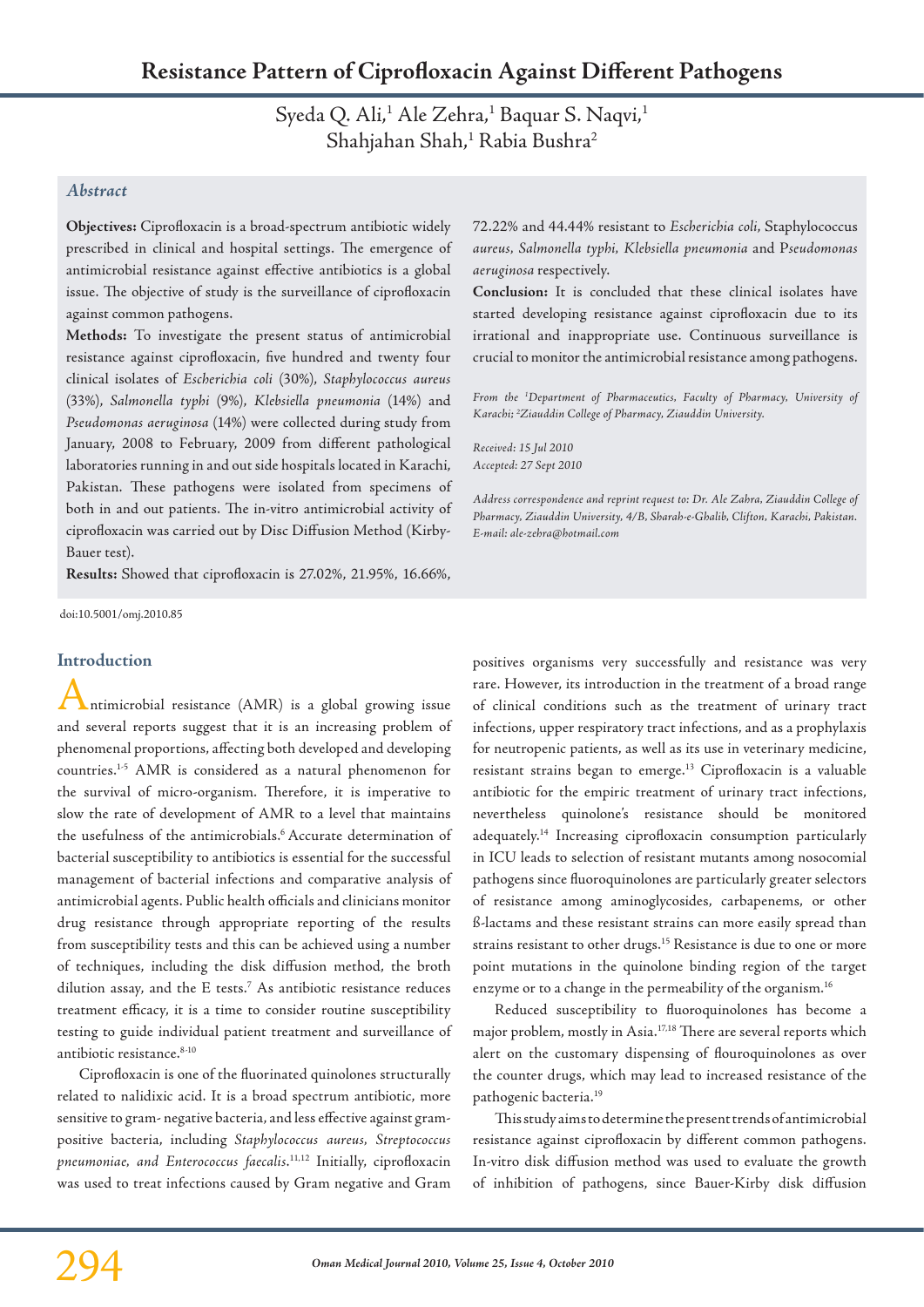technique is a simple, reliable, and reproducible way to assess the antimicrobial susceptibilities.<sup>20,21</sup>

# **Methods**

524 clinical isolates (*Escherichia coli, Staphylococcus aureus, Salmonella typhi, Klebsiella pneumonia and Pseudomonas aeruginosa*) were collected from Aga Khan University Hospital, Ehsan-ullah Laboratories and Darusahat Hospital, Karachi, Pakistan. These pathogens were isolated from urine (46%), stool (10%), blood (20%), pus of skin and ear (24%) samples. Ciprofloxacin 6 mm disks (5 µg) were procured from the commercial market (Oxoid Ltd; Basingstoke, Hampshire, England). Antibiotic sensitivity was tested on clinical isolates using Muller-Hinton medium (Oxoid Ltd; Basingstoke, Hampshire, England).

Well- isolated colonies of *E. coli, P. aeruginosa, S. aureus, S. typhi and K. pneumonia* of same morphological type from an agar plate were selected. Broth was prepared by touching the top of each colony using a sterile wire loop and then transferred it to a tube containing 4 ml to 5 ml of a suitable broth medium, according to the guidelines provided by the National Committee for Clinical Laboratory Standards (NCCLS) for Mueller-Hinton broth and agar medium.

Broth was incubated for 8-24 hours at 37°C. Suspension of bacterial culture having an appropriate turbidity was prepared using 0.5 McFarland standards as a reference so that the number of organisms will be within a given range. A 0.5 McFarland standard was prepared.<sup>22</sup> A sterile cotton swab was dipped in the bacterial suspension and then streaked in three directions over the surface of the Mueller-Hinton agar to obtain uniform

growth. Mueller-Hinton agar was prepared according to the manufacture's specifications. Plates were dried for five minutes. Using sterile forceps, place disks of ciprofloxacin 5 µg (CIP 5, Lot No. 634185, expiry date: March, 2011.) on these plates. The discs were placed in such a manner that they were 15 mm from the edge of the plate and not less than 25 mm from each other. Plates were incubated within 15 minutes after applying the disks at 37° C for 24 hours. The diameter of the zones of growth inhibition around each disk was measured to the nearest whole mm using sliding scale. According to the standard values provided by NCCLS these pathogens were classified as sensitive (21 mm), Intermediate resistant (16-20 mm) and resistant (15 mm).<sup>23</sup> Intermediate resistant (IR) pathogens were not considered as sensitive or susceptible organisms against the tested antibiotic. The result value ranges are usually regarded as pinpointing of non useful curative option akin to the resistant category for treatment purpose.24

# **Results**

All the clinical isolates were incubated on Muller-Hinton medium with ciprofloxacin (5 µg) disks. These pathogens were isolated from blood, stool, urine, skin, and pus specimens, (Table 1). Organisms lying within the intermediate zones were not considered as sensitive pathogens, because they did not respond to normal therapy. Ciprofloxacin was highly effective against *S.typhi* and least sensitive against *K. pneumoniae*. Sensitivity patterns of ciprofloxacin against different pathogens are summarized in Table 2. The value of resistance in percentage of investigated drug is represented in graphical form in Figure 1.

| Tuple 1: Dout ces of Chineal Isolates |                        |                          |               |                |                                |  |  |  |
|---------------------------------------|------------------------|--------------------------|---------------|----------------|--------------------------------|--|--|--|
| Specimen#                             | Pathogens              | Sources                  |               |                | Total No. of clinical isolates |  |  |  |
|                                       |                        | <b>Blood</b>             | Stool / Urine | Skin / Ear pus |                                |  |  |  |
|                                       | Escherichia coli       |                          | 155           |                |                                |  |  |  |
|                                       | Staphylococcus aureus  |                          |               | 100/71         |                                |  |  |  |
|                                       | Salmonella typhi       | 48                       |               |                | 524                            |  |  |  |
|                                       | Klebsiella pneumoniae  | $\overline{\phantom{a}}$ | 75            |                |                                |  |  |  |
|                                       | Pseudomonas aeruginosa | ٠                        |               | 32/43          |                                |  |  |  |

**Table 1:** Sources of Clinical Isolates

**Table 2:** Resistance ratio among different clinical isolates against ciprofloxacin

| Specimen# | <b>Clinical Isolates</b> | Sensitivity of Pathogens against Ciprofloxacin (5µg) |                                             |                                    |  |
|-----------|--------------------------|------------------------------------------------------|---------------------------------------------|------------------------------------|--|
|           |                          | Resistant $(R)^*$<br>$\leq 15$ mm                    | Intermediate Resistant (IR)**<br>$16-20$ mm | Sensitive $(S)$ ***<br>$\geq$ 21mm |  |
|           | Escherichia coli         | 32                                                   | 10                                          | 113                                |  |
|           | Staphylococcus aureus    | 30                                                   |                                             | 134                                |  |
|           | Salmonella typhi         |                                                      |                                             | 40                                 |  |
|           | Klebsiella pneumoniae    | 42                                                   | 12                                          | 21                                 |  |
|           | Pseudomonas aeruginosa   | 29                                                   |                                             | 42                                 |  |

*\*Resistant (R) means pathogens are not responsive to tested antibiotics.*

*\*\*Intermediate Resistance (IR) is an indication of non useful therapeutic options similar to the resistant category.*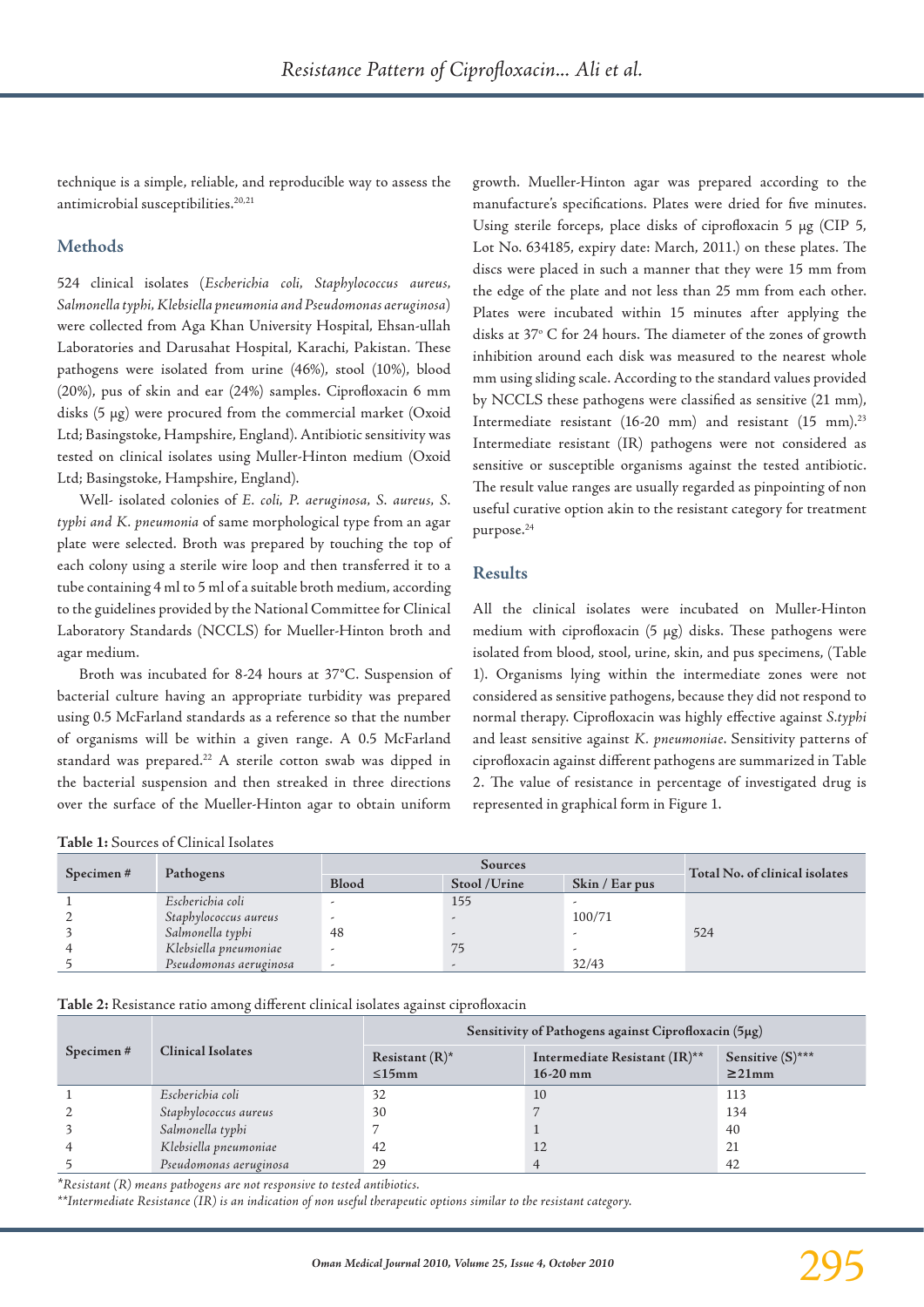

**Figure 1:** Graphical representation of resistance pattern of clinical isolates against Ciprofloxacin

### **Discussion**

Antibiotic resistance is one of the world's most pressing public health problems. The antibiotic-resistant organisms can quickly spread and so threaten communities with new strains of infectious disease that are more difficult to cure and more expensive to treat. Treatment failures may arise due to the resistance offered by pathogens against effective broad spectrum antibiotics. These treatment failures and hard-to-treat infections may results in high death rates.25

In this study, routine analysis for development of resistance was done using common pathogens responsible for community infections. *E. coli* - a Gram negative bacterium and considered as a major source for urinary tract infections, was isolated from urine and stool specimens. It is a good indicator organism of resistance in gram-negative bacteria.26 Ciprofloxacin showed good activity against *E. coli*, about 27.02% resistance was shown by this pathogen. It was documented in a study conducted at Riyadh hospital that *E. coli* resistance was increased from 10% in 2001 to 22% in 2005.27 The resistance reported against ciprofloxacin by *E. coli* ranged between 20-30% in different countries.<sup>28,29</sup>

Throughout the 1990s, *S. aureus* acquired more resistance to commonly prescribed antibiotics.30 The clinical isolates of *S. aureus* in the current study showed less resistance than *E .coli*. The organisms exhibited 21.95% resistance against ciprofloxacin. This extent of resistance is similar to different studies conducted in different parts of the world. Ciprofloxacin resistance among *S. aureus* isolates is comparable to that reported in 2000-2002 from United States 51%, Canada 24.1%, Italy 58.6%, Germany 26.1% and France 40.5% respectively.<sup>31</sup> There has been an increase in resistance to fluoroquinolones among isolates of *S. aureus* in recent years. However, the fourth generation fluoroquinolones may reduce this growing and dangerous process of increasing resistance.32

Typhoid fever is a growing concern worldwide.<sup>33</sup> World Health Organization (WHO) estimates that there are about 22 million cases of typhoid fever worldwide every year.34 *S. typhi* is a major cause of typhoid fever. In the present study, the least resistance was shown by *S. typhi* (16.66%). This percentage of resistance is minimal when compared to the other four pathogens. Ciprofloxacin may be successfully used as a second choice drug after chloramphenicol, the gold standard for typhoid fever.<sup>35</sup> Bhattia et al. reported 88% sensitivity of ciprofloxacin in typhoid fever.<sup>36</sup> In 1999, at least 10 patients infected with strains with decreased susceptibility to ciprofloxacin did not respond to treatment with fluoroquinolone antimicrobials. However, *S. typhi* with decreased susceptibility to ciprofloxacin increased to 23% in the U.K. Resistance to ciprofloxacin has been chromosomally encoded in all isolates with decreased sensitivity to this antimicrobial.<sup>37</sup>

 Ciprofloxacin-resistant *Salmonella typhi* may lead to a situation of untreatable enteric fever.<sup>38</sup> In earlier studies, no resistance was reported by *S. typhi*. 39 Since studies to determine the microbial resistances are ongoing with time, it would be interesting to reveal the results of these period studies. The emergence of multi drugresistant *S. typhi* has necessitated the use of fluoroquinolones in the therapy of enteric fever.<sup>40</sup>

Ciprofloxacin is the only available oral antibiotic with antipseudomonal coverage. *P. aeruginosa* is most susceptible to ciprofloxacin and imipenem.41 In the present investigation, it exhibited quite higher resistance than *E. coli, S. aureus and S. typhi*. It exhibited 44.44% resistance against the tested ciprofloxacin which is in compliance with another study reported by Hu et al. in 2009.42 A latest study affirmed that from 1992 to 2004, *P. aeruginosa* strains did not show any unusual resistance to the tested agents (piperacillin/tazobactam, ceftazidime, cefepime, ciprofloxacin and tobramycin, meropenem, imipenem, Amikacin,), except for imipenem.43 The resistance to fluoroquinolones is a reflection of mutation, which is a result of selective pressure created by the use of fluoroquinolones.44

In past, fluoroquinolones showed excellent clinical activity against *Enterobacteriaceae* including *Klebsiella*, but the frequency of ciprofloxacin-resistant *Klebsiella pneumoniae* has increased worldwide in recent years.<sup>45,46</sup>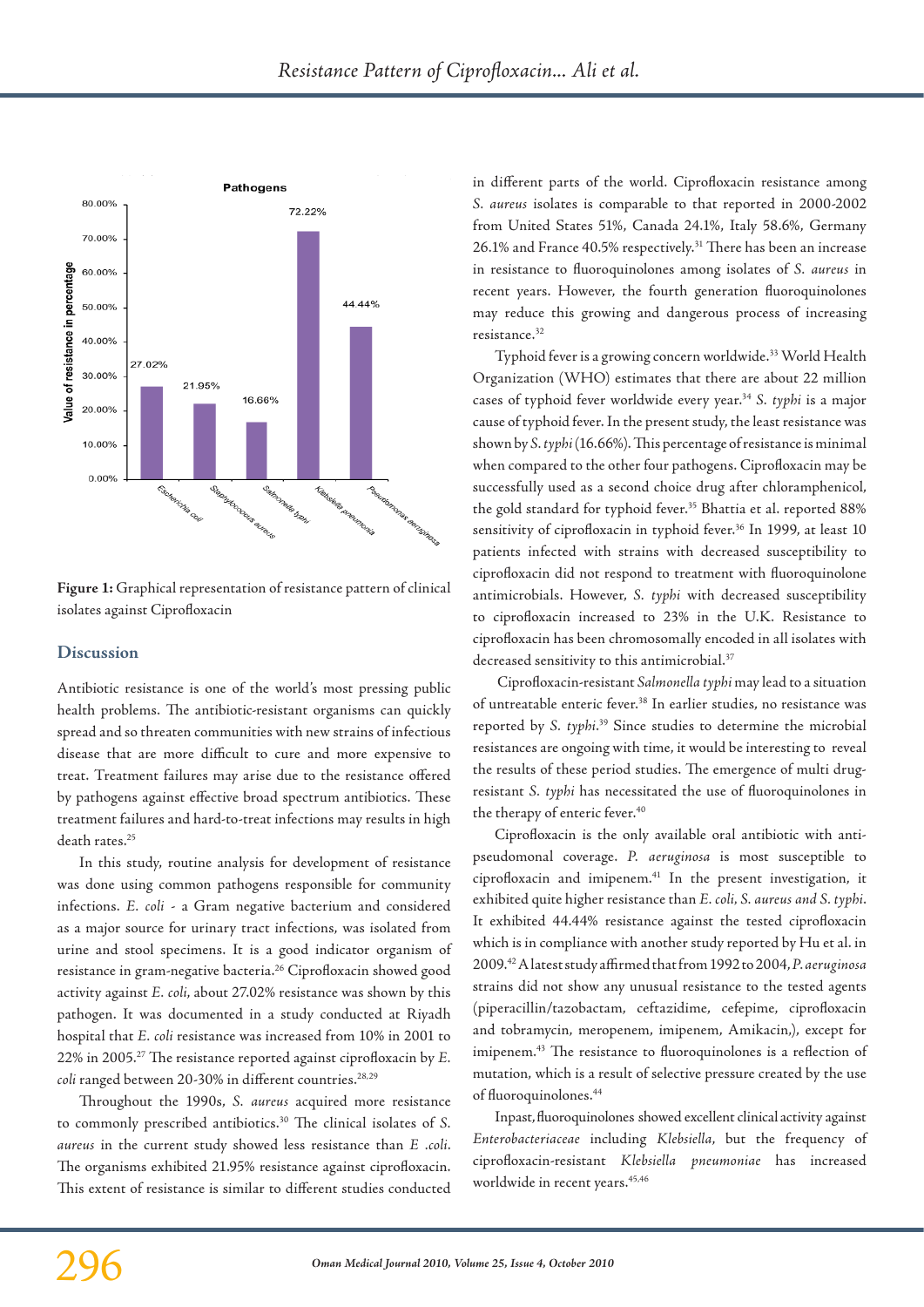In this study, the highest resistance was shown by *K. pneumoniae* that is 72.22%. This increased resistance showed that *K. pneumoniae* had adapted to survive in presence of ciprofloxacin and on the basis of these results, it is not considered as an effective therapy choice to eradicate the infections caused by *K. pneumonia.* The present study is not in agreement with previous data according to which ciprofloxacin was bactericidal and widely used to treat community-acquired pneumonia.47 It is possible that this decreased susceptibility or high-level resistance can be overcome merely by increasing the dosage of ciprofloxacin, analogous to the treatment of intermediate-level penicillin-resistant pneumococci with high-dose penicillin. However, there are no clinical or experimental animal data to support such a high dosage regimen for the treatment of low-level ciprofloxacin-resistant *K. pneumoniae* or other *Enterobacteriaceae*. 47,48

This study clearly demonstrates the development of resistance for ciprofloxacin by common pathogens especially *K. pneumoniae and P. aeruginosa*. Initially, ciprofloxacin was highly effective to treat different gram positive and negative bacteria. However, after the passage of time, different factors are attributable for emergence of resistance. These mainly include; high consumption of antibiotics, irrational use, incomplete course of therapy, and self-medication by patients, leading to the emergence of resistance and even treatment failures. One major cause of self-medication is poverty. Pakistan is an under developed country, people are used to treating themselves without obtaining prescriptions from physicians. The present situation is alarming, because it is not long before ciprofloxacin, an effective antibiotic would be failed to treat even simple or minor infections. Curtailed follow up of regimen also creates resistance. Generally patients stop their treatment when they feel slight improvement and thus microorganisms start adapting the environment rather than get killed. Governments must initiates different educational programs, seminars, workshops in collaboration with the media to make people aware of the consequences of self-medication, especially with broadspectrum antibiotics. In addition to this, routine antimicrobial susceptibility testing must be timely performed to determine the current status of resistance against antimicrobial agents (MIC, E test, Disk diffusion method). Otherwise, therapy failures may occur which increase the cost of the therapy as well as recovery time from the underlying disease.

# **Conclusion**

Antimicrobial resistance is a globally ever-increasing problem. Ciprofloxacin is still considered as a better choice against infections caused by *E. coli, S. aureus, S. typhi.* and *K. pneumoniae,* which showed highest resistance against ciprofloxacin. The emergence and spread of antimicrobial resistance are complex and driven by numerous interconnected factors. The principle causes of microbial resistance are inappropriate, irrational, high consumption, and profligate use of antibiotics. The use of antimicrobials must be restricted and monitored in order to decline the resistance. Constant surveillance and antibiotic sensitivity testing is vital for patient care and to prevent treatment failures.

### **Acknowledgements**

The authors reported no conflict of interest and no funding was received on this work.

### **References**

- 1. Denys GA, Koch KM, Dowzicky MJ. Distribution of resistant gram-positive organisms across the census regions of the United States and in vitro activity of tigecycline, a new glycylcycline antimicrobial. Am J Infect Control 2007 Oct;35(8):521-526.
- 2. Johnson AP, Pearson A, Duckworth G. Surveillance and epidemiology of MRSA bacteraemia in the UK. J Antimicrob Chemother 2005 Sep;56(3):455-462.
- 3. Sharma R, Sharma CL, Kapoor B. Antibacterial resistance: current problems and possible solutions. Indian J Med Sci 2005 Mar;59(3):120-129.
- 4. Zhang R, Eggleston K, Rotimi V, Zeckhauser RJ. Antibiotic resistance as a global threat: evidence from China, Kuwait and the United States. Global Health 2006;2:6.
- 5. Felmingham D, Cantón R, Jenkins SG. Regional trends in betalactam, macrolide, fluoroquinolone and telithromycin resistance among Streptococcus pneumoniae isolates 2001-2004. J Infect 2007 Aug;55(2):111- 118.
- 6. Sharma R, Sharma CL, Kapoor B. Antibacterial resistance: current problems and possible solutions. Indian J Med Sci 2005 Mar;59(3):120-129.
- 7. Bonev B, Hooper J, Parisot J. Principles of assessing bacterial susceptibility to antibiotics using the agar diffusion method. J Antimicrob Chemother 2008 Jun;61(6):1295-1301.
- 8. Jang CH, Park SY. Emergence of ciprofloxacin-resistant pseudomonas in pediatric otitis media. Int J Pediatr Otorhinolaryngol 2003 Apr;67(4):313- 316.
- 9. Mushtaq MA. What after ciprofloxacin and ceftriaxone in treatment of Salmonella Typhi. Pak J Med Sci 2006;22:51-54.
- 10. Nweneka CV, Tapha-Sosseh N, Sosa A. Curbing the menace of antimicrobial resistance in developing countries. Harm Reduct J 2009;6:31.
- 11. Campoli-Richards DM, Monk JP, Price A, Benflied P, Todd PA, Ward A. Ciprofloxacin. A review of its antibacterial activity, pharmacokinetics properties and therapeutics use. Drugs 1998;35:373-447 .
- 12. Eliopoulos GM. In vitro activity of fluoroquinolones against gram-positive bacteria. Drugs 1995;49(Suppl 2):48-57.
- 13. Bazile-Pham-Khac S, Truong QC, Lafont JP, Gutmann L, Zhou XY, Osman M, et al. Resistance to fluoroquinolones in Escherichia coli isolated from poultry. Antimicrob Agents Chemother 1996 Jun;40(6):1504-1507.
- 14. Lontie ML, Vanerdeweghe PE. Interscience Conference on Antimicrobial Agents and Chemotherapy (43rd: 2003: Chicago).
- 15. Karlowsky JA, Draghi DC, Jones ME, Thornsberry C, Friedland IR, Sahm DF. Surveillance for antimicrobial susceptibility among clinical isolates of